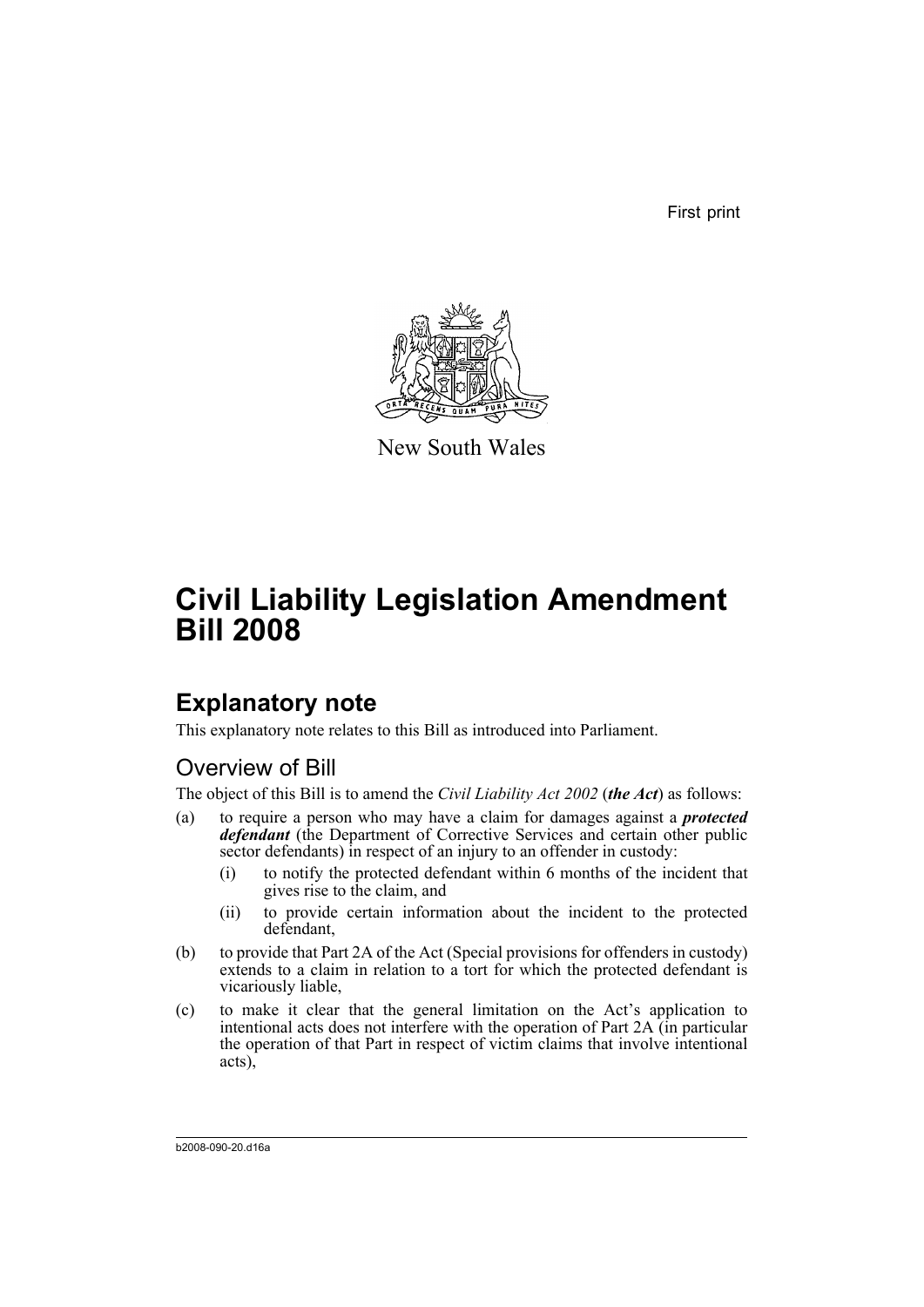Explanatory note

- (d) to make changes to the system under which a victim of an offender can make a claim against damages awarded to the offender against a protected defendant, including:
	- (i) increasing the period within which a victim can make such a claim from 6 months from the date the offender was awarded damages to 12 months from that date, and
	- (ii) authorising the Commissioner of Police to provide information to the protected defendant about persons who may have a victim claim against the offender, and
	- (iii) replacing the requirement that the protected defendant must notify victims within 28 days after damages are awarded to the offender with a requirement that the notification be given as far as practicable within 28 days (so as to facilitate the notification of victims who are identified outside the 28-day period), and
	- (iv) providing that offender damages are to be held in trust by the Public Trustee (rather than the protected defendant),
- (e) other minor and miscellaneous amendments.

The Bill also amends the *Civil Liability Act 2002*, the *Motor Accidents Act 1988* and the *Motor Accidents Compensation Act 1999* to make it clear that damages are to be awarded for gratuitous attendant care services only if the services are provided (or to be provided) for at least 6 hours per week and for at least 6 consecutive months. The amendment overcomes the effect of the Court of Appeal decision in *Harrison v Melhem* [2008] NSWCA 67.

# Outline of provisions

**Clause 1** sets out the name (also called the short title) of the proposed Act.

**Clause 2** provides for the commencement of the proposed Act on a day or days to be appointed by proclamation.

**Clause 3** is a formal provision that gives effect to the amendments to the *Civil Liability Act 2002* set out in Schedule 1.

**Clause 4** is a formal provision that gives effect to the amendments to the Acts set out in Schedule 2.

**Clause 5** provides for the repeal of the proposed Act after all the amendments made by the proposed Act have commenced. Once the amendments have commenced the proposed Act will be spent and section 30 of the *Interpretation Act 1987* provides that the repeal of an amending Act does not affect the amendments made by that Act.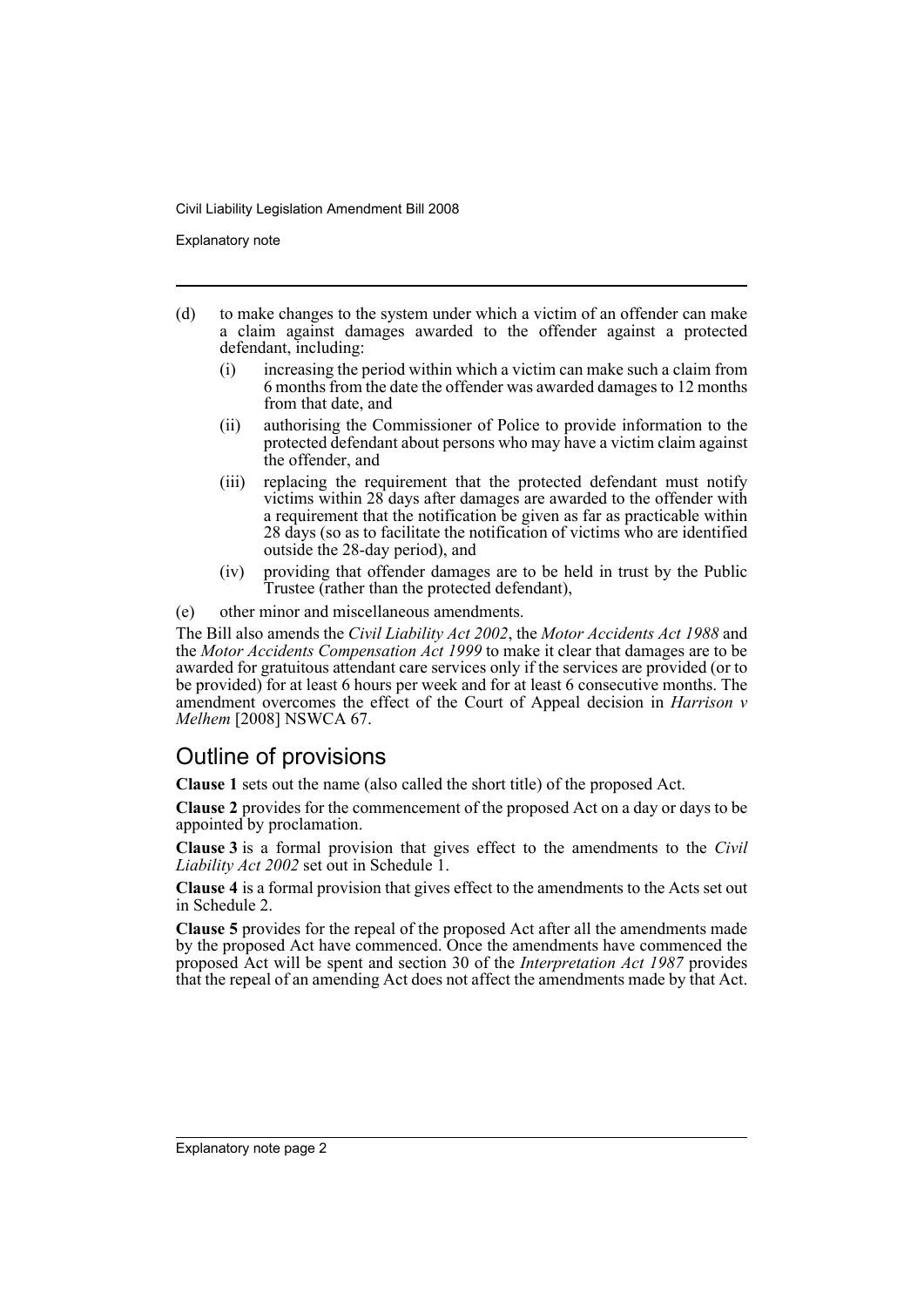Explanatory note

# **Schedule 1 Amendment of Civil Liability Act 2002**

### **Offender damages claims**

**Schedule 1 [6]** inserts new provisions into the Act in relation to claims for damages against a protected defendant in respect of injuries received by a person while the person was an offender in custody.

The amendments require the claimant to notify the protected defendant in writing of an incident that may give rise to a damages claim within 6 months of the incident. The written notice must specify the date of the incident, describe the incident and state that the incident may give rise to a claim against the protected defendant.

The protected defendant will be entitled to request certain information and documents from the claimant that will enable the protected defendant to assess the merits of the claim and any liability and make a settlement offer where appropriate. The claimant must comply with any reasonable request.

However, an offender is not required to comply with such a request for information if the offender is considered a *vulnerable offender*. An offender is considered a vulnerable offender if the offender has a reasonable apprehension that his or her safety will be put at risk if he or she notifies the protected defendant or complies with the request for information, and has applied to be placed in protective custody or transferred to another correctional facility. Once the offender has been either placed in protective custody or transferred, or if the offender's application is rejected or the offender declines to be placed in protective custody or transferred, the offender ceases to be considered a vulnerable offender and must comply with the protected defendant's request for information.

A protected defendant against whom court proceedings for offender damages have been commenced will be able to apply to the court to have the proceedings dismissed on the basis that the claimant has not complied with the new requirements. Such an application must be made within 2 months of the statement of claim being served on the protective defendant. The court must dismiss the proceedings unless the claimant has a satisfactory explanation for his or her non-compliance with the requirements.

The amendments do not apply to a claim for damages if the incident giving rise to the claim occurred before the commencement of the amendments.

### **Victim claims against damages awarded to offenders**

Currently, a protected defendant holds any personal injury damages awarded to an offender in trust (in a *victim trust fund*) and the Public Trustee holds that money on behalf of the protected defendant. **Schedule 1 [7]** provides that the Public Trustee itself will hold the damages in trust in a victim trust fund. **Schedule 1 [15]–[21]** make consequential amendments.

**Schedule 1 [8]** makes it clear that while offender damages are held in a victim trust fund, the liability of a protected defendant to pay those damages is suspended.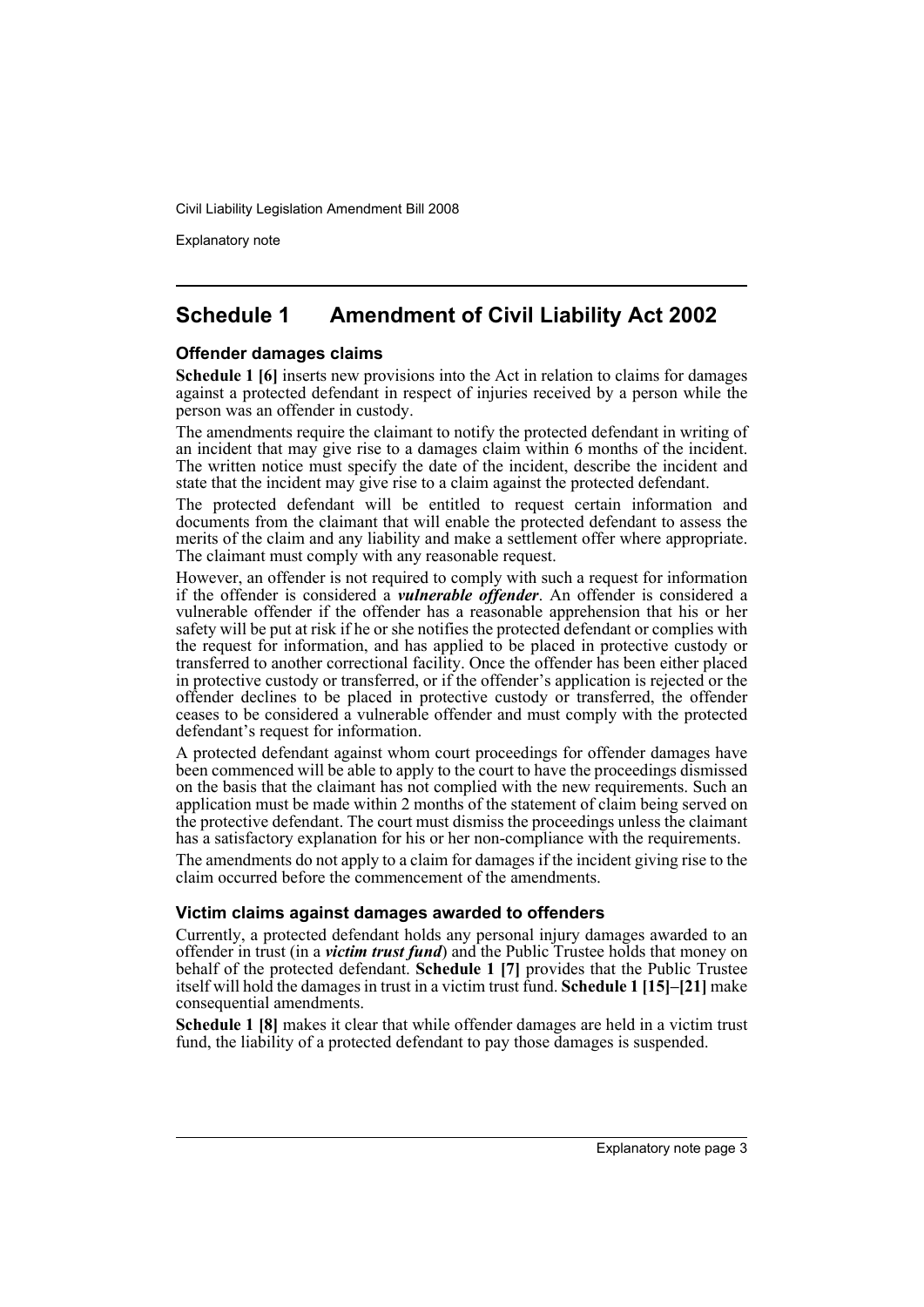Explanatory note

**Schedule 1 [9]** extends the period during which a victim can commence proceedings against an offender in respect of damages held in a victim trust fund from 6 months from the date the damages were awarded to the offender to 12 months from that date.

At present, the protected defendant must notify each person who may have a claim against an offender in respect of damages held in a victim trust fund and must do this within 28 days after the award of damages. **Schedule 1 [10]** removes the requirement to notify within 28 days and **Schedule 1 [12]** requires that the notification be sent as far as practicable within 28 days (without preventing persons from being notified outside that period).

**Schedule 1 [14]** authorises the Commissioner of Police to provide to the protected defendant information that the protected defendant may reasonably require to determine whether a person has a victim claim against an offender and to identify and contact any such victim. **Schedule 1 [11] and [13]** make consequential amendments. The amendments relating to victim claims extend to a victim claim that arose before the commencement of the amendments.

## **Application of Part 2A (Special provisions for offenders in custody)**

**Schedule 1 [1]** makes it clear that the general limitation on the Act's application to intentional acts does not interfere with the specific operation of Part  $2\hat{A}$  of the Act. This will remove any doubt about the operation of that Part in respect of victim claims (which involve intentional acts by the offender).

**Schedule 1 [5]** provides that Part 2A of the Act extends to awards of damages against a protected defendant in respect of the death of or personal injury to an offender in custody when the award is based on the vicarious liability of the protected defendant for the tort of some other person. Currently the Part is limited to claims arising from the negligence of the protected defendant.

## **Damages for gratuitous attendant care services**

**Schedule 1 [2]** amends the Act in relation to damages for gratuitous attendant care services to make it clear that such damages are to be awarded only if the services are provided (or to be provided) for at least 6 hours per week and for at least 6 consecutive months. The amendment extends to liabilities that arose before the commencement of the amendment but does not apply to proceedings determined before that commencement.

### **Miscellaneous**

The Act currently provides that an amount of damages determined under the Act is to be rounded to the nearest \$500. **Schedule 1 [3] and [4]** clarify that an amount of \$250 or \$750 is to be rounded up.

## **Savings and transitional provisions**

**Schedule 1 [22]** provides for the making of savings and transitional regulations consequent on the enactment of the proposed Act.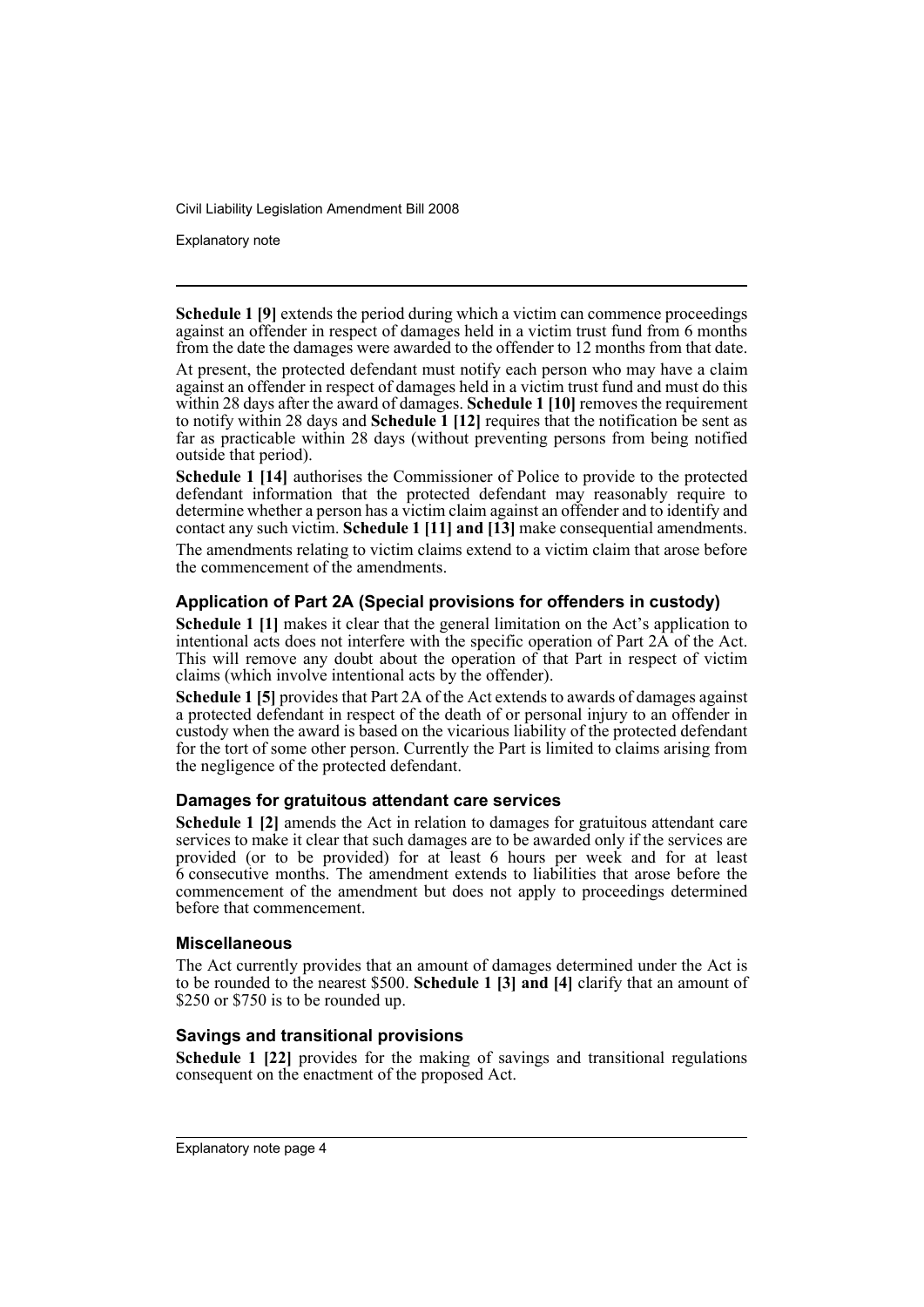Explanatory note

**Schedule 1 [23]** inserts savings and transitional provisions consequent on the amendments.

## **Schedule 2 Amendment of other Acts**

**Schedule 2.1 [1] and 2.2 [1]** amend the *Motor Accidents Act 1988* and the *Motor Accidents Compensation Act 1999* in relation to damages for gratuitous attendant care services to make it clear that such damages are to be awarded only if the services are provided (or to be provided) for at least 6 hours per week and for at least 6 consecutive months.

**Schedule 2.1 [2] and [3], and 2.2 [2] and [3]** provide for the making of savings and transitional regulations consequent on the amendments and provide that the amendments extend to liabilities that arose before the commencement of the amendments but do not apply to proceedings that were determined before that commencement.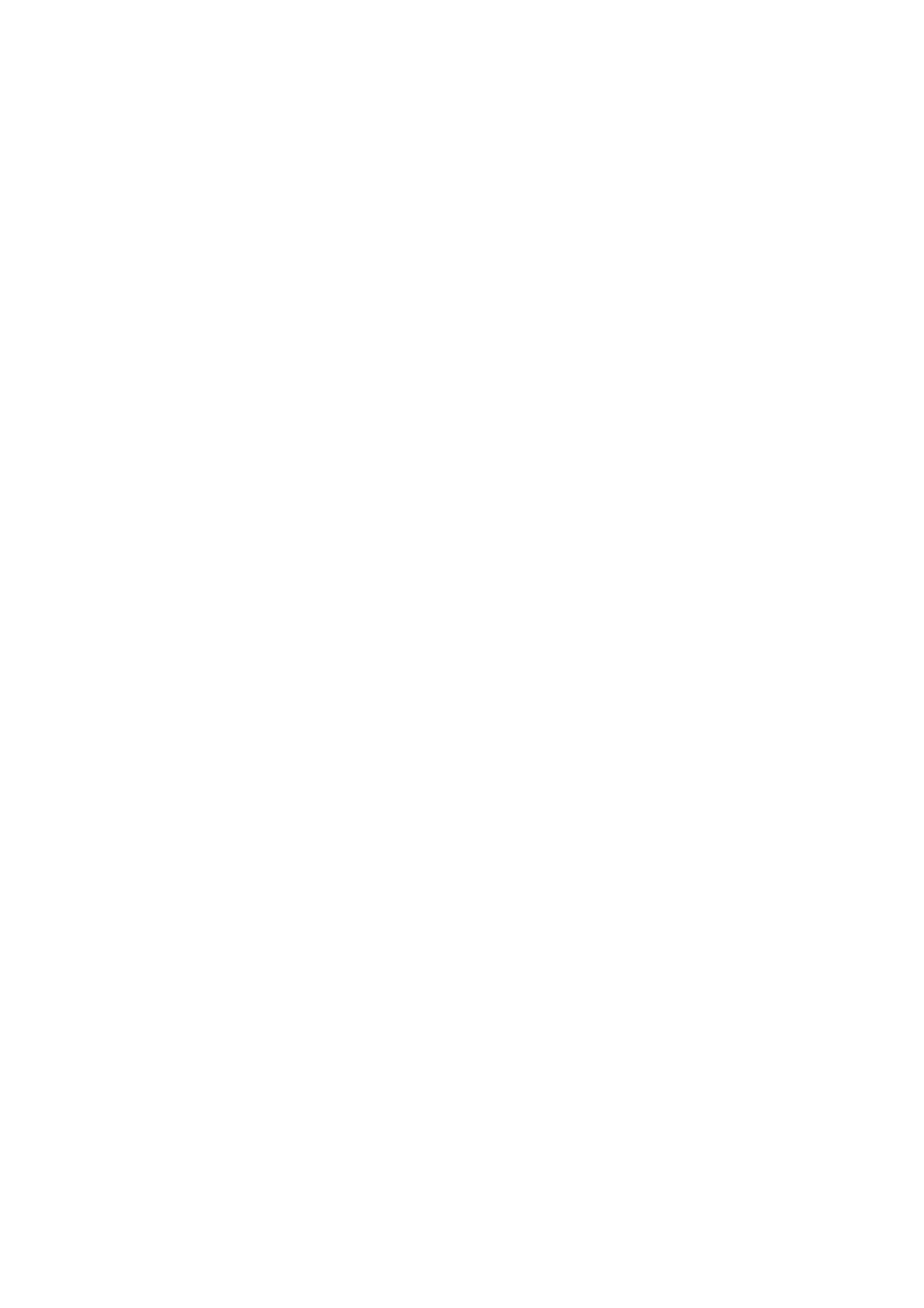First print



New South Wales

# **Civil Liability Legislation Amendment Bill 2008**

# **Contents**

|   |                                                  | Page |
|---|--------------------------------------------------|------|
| 1 | Name of Act                                      |      |
|   | Commencement                                     |      |
| 3 | Amendment of Civil Liability Act 2002 No 22      |      |
| 4 | Amendment of other Acts                          | 2    |
| 5 | Repeal of Act                                    |      |
|   | Schedule 1 Amendment of Civil Liability Act 2002 | 3    |
|   | Schedule 2 Amendment of other Acts               | 11   |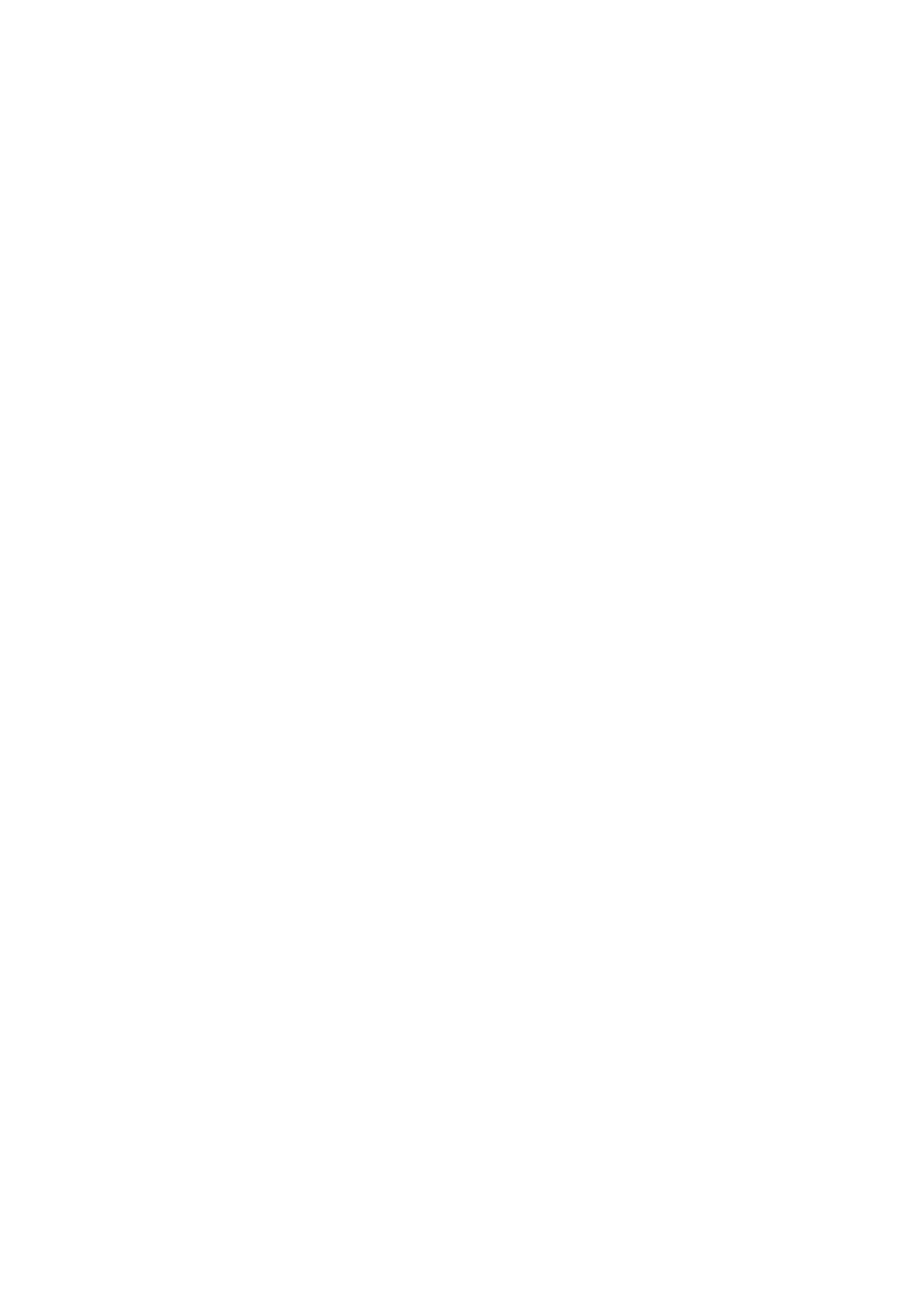

New South Wales

# **Civil Liability Legislation Amendment Bill 2008**

No , 2008

## **A Bill for**

An Act to amend the *Civil Liability Act 2002* and other Acts to make further provision in respect of offender damages, victim claims, indexation of damages, and damages for gratuitous attendant care services.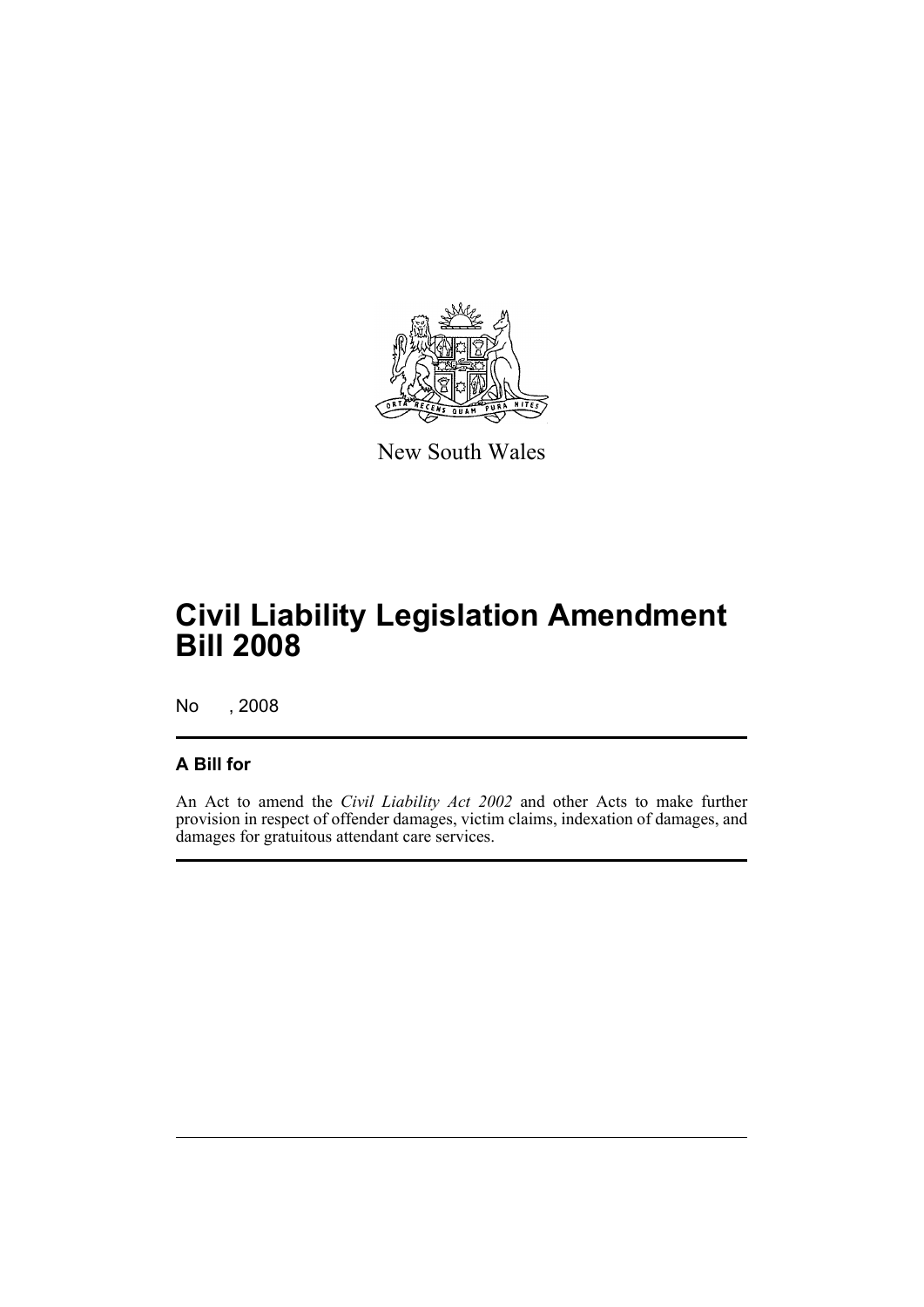<span id="page-9-4"></span><span id="page-9-3"></span><span id="page-9-2"></span><span id="page-9-1"></span><span id="page-9-0"></span>

|              |     | The Legislature of New South Wales enacts:                                                                                                                | 1                     |
|--------------|-----|-----------------------------------------------------------------------------------------------------------------------------------------------------------|-----------------------|
| 1            |     | Name of Act                                                                                                                                               | 2                     |
|              |     | This Act is the Civil Liability Legislation Amendment Act 2008.                                                                                           | 3                     |
| $\mathbf{2}$ |     | Commencement                                                                                                                                              | 4                     |
|              |     | This Act commences on a day or days to be appointed by proclamation.                                                                                      | 5                     |
| 3            |     | Amendment of Civil Liability Act 2002 No 22                                                                                                               | 6                     |
|              |     | The <i>Civil Liability Act 2002</i> is amended as set out in Schedule 1.                                                                                  | $\overline{7}$        |
| 4            |     | <b>Amendment of other Acts</b>                                                                                                                            | 8                     |
|              |     | The Acts specified in Schedule 2 are amended as set out in that<br>Schedule.                                                                              | 9<br>10               |
| 5            |     | <b>Repeal of Act</b>                                                                                                                                      | 11                    |
|              | (1) | This Act is repealed on the day following the day on which all of the<br>provisions of this Act have commenced.                                           | 12 <sup>2</sup><br>13 |
|              | (2) | The repeal of this Act does not, because of the operation of section 30<br>of the <i>Interpretation Act 1987</i> , affect any amendment made by this Act. | 14<br>15              |
|              |     |                                                                                                                                                           |                       |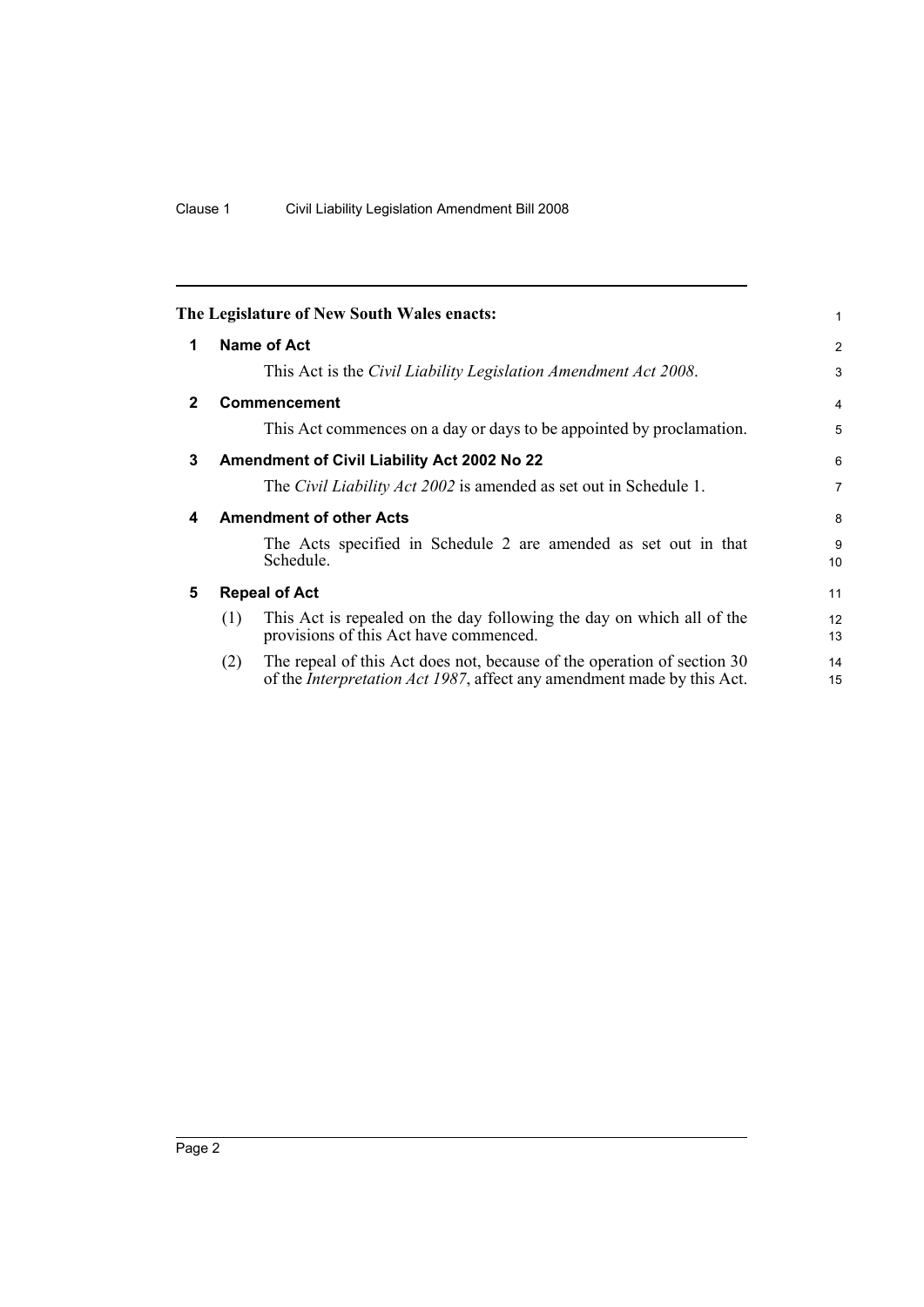Amendment of Civil Liability Act 2002 Schedule 1

<span id="page-10-0"></span>

|       | <b>Schedule 1</b><br><b>Amendment of Civil Liability Act 2002</b>                                                                                                                                                                                                                            | $\mathbf{1}$         |
|-------|----------------------------------------------------------------------------------------------------------------------------------------------------------------------------------------------------------------------------------------------------------------------------------------------|----------------------|
|       | (Section 3)                                                                                                                                                                                                                                                                                  | 2                    |
| [1]   | Section 3B Civil liability excluded from Act                                                                                                                                                                                                                                                 | 3                    |
|       | Insert at the end of section $3B(1)(a)(ii)$ :                                                                                                                                                                                                                                                | 4                    |
|       | and                                                                                                                                                                                                                                                                                          | 5                    |
|       | Part 2A (Special provisions for offenders in custody),<br>(iii)                                                                                                                                                                                                                              | 6                    |
| $[2]$ | Section 15 Damages for gratuitous attendant care services: general                                                                                                                                                                                                                           | $\overline{7}$       |
|       | Omit section 15 (3). Insert instead:                                                                                                                                                                                                                                                         | 8                    |
|       | (3)<br>Further, no damages may be awarded to a claimant for gratuitous<br>attendant care services unless the services are provided (or to be<br>provided):                                                                                                                                   | 9<br>10<br>11        |
|       | (a)<br>for at least 6 hours per week, and                                                                                                                                                                                                                                                    | 12                   |
|       | (b)<br>for a period of at least 6 consecutive months.                                                                                                                                                                                                                                        | 13                   |
| $[3]$ | Section 16 Determination of damages for non-economic loss                                                                                                                                                                                                                                    | 14                   |
|       | Omit "rounded to the nearest \$500" from section 16 (4).                                                                                                                                                                                                                                     | 15                   |
|       | Insert instead "rounded to the nearest \$500 (with the amounts of \$250 and<br>\$750 being rounded up)".                                                                                                                                                                                     | 16<br>17             |
| [4]   | Section 17 Indexation of maximum amount relating to non-economic<br>loss                                                                                                                                                                                                                     | 18<br>19             |
|       | Omit "rounded to the nearest \$500" from section 17(5).                                                                                                                                                                                                                                      | 20                   |
|       | Insert instead "rounded to the nearest \$500 (with the amounts of \$250 and<br>\$750 being rounded up)".                                                                                                                                                                                     | 21<br>22             |
| [5]   | <b>Section 26B Application of Part</b>                                                                                                                                                                                                                                                       | 23                   |
|       | Omit "being an injury caused by the negligence (that is, the failure to exercise<br>reasonable care and skill) of a protected defendant" from section 26B (1).                                                                                                                               | 24<br>25             |
|       | Insert instead "being an injury caused by the negligence (that is, the failure to<br>exercise reasonable care and skill) of the protected defendant or caused by the<br>tort (whether or not negligence) of another person for whose tort the protected<br>defendant is vicariously liable". | 26<br>27<br>28<br>29 |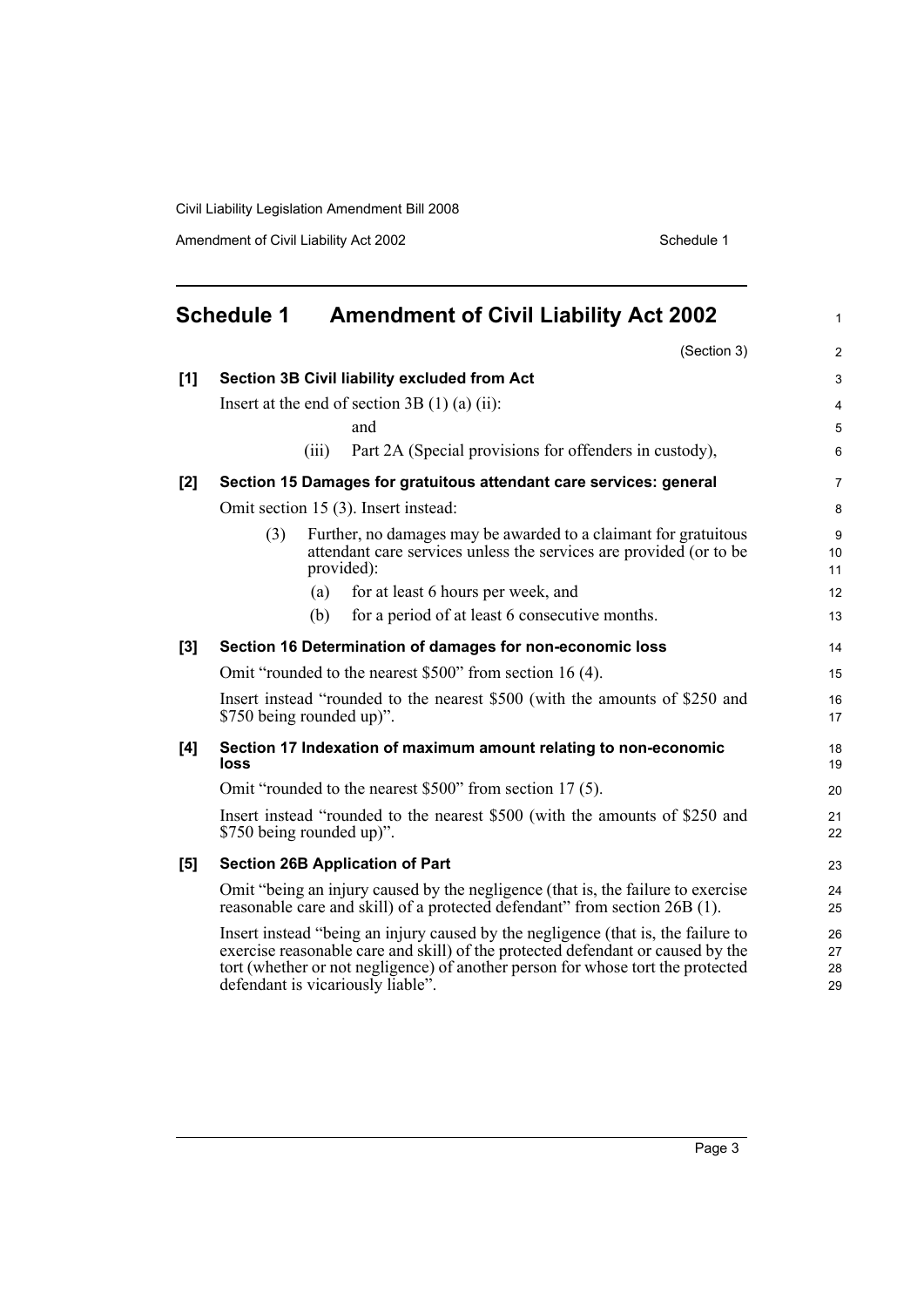Schedule 1 Amendment of Civil Liability Act 2002

| [6] |                                                                                      |                    | Part 2A, Division 1A<br>Insert after Division 1 of Part 2A:                                                                                                                                                                                                                                                                                                      | 1<br>$\mathbf{2}$                                |
|-----|--------------------------------------------------------------------------------------|--------------------|------------------------------------------------------------------------------------------------------------------------------------------------------------------------------------------------------------------------------------------------------------------------------------------------------------------------------------------------------------------|--------------------------------------------------|
|     |                                                                                      | <b>Division 1A</b> | Duties of claimant for offender damages                                                                                                                                                                                                                                                                                                                          | 3                                                |
|     | 26BA<br>Protected defendant must be given notice of incident giving rise to<br>claim |                    |                                                                                                                                                                                                                                                                                                                                                                  | 4<br>5                                           |
|     |                                                                                      | (1)                | A person (referred to in this Division as a <i>claimant</i> ) who makes<br>or is entitled to make a claim against a protected defendant for an<br>award of personal injury damages to which this Part applies must<br>give the protected defendant notice of the incident that gives rise<br>to the claim within 6 months after the relevant date for the claim. | 6<br>$\overline{7}$<br>8<br>9<br>10 <sup>1</sup> |
|     |                                                                                      | (2)                | The relevant date for the claim is the date of the incident that<br>gives rise to the claim unless the claim is made in respect of the<br>death of a person, in which case the relevant date is the date of the<br>person's death.                                                                                                                               | 11<br>12<br>13<br>14                             |
|     |                                                                                      | (3)                | Notice of an incident must be in writing and must:                                                                                                                                                                                                                                                                                                               | 15                                               |
|     |                                                                                      |                    | (a)<br>specify the date of the incident, and                                                                                                                                                                                                                                                                                                                     | 16                                               |
|     |                                                                                      |                    | (b)<br>describe the incident (in ordinary language), and                                                                                                                                                                                                                                                                                                         | 17                                               |
|     |                                                                                      |                    | state that the incident may give rise to a claim against the<br>(c)<br>protected defendant.                                                                                                                                                                                                                                                                      | 18<br>19                                         |
|     |                                                                                      | (4)                | Notice given to an officer or employee of a protected defendant<br>is taken to have been given to the protected defendant.                                                                                                                                                                                                                                       | 20<br>21                                         |
|     |                                                                                      | (5)                | Time does not run for the purposes of this section while the<br>claimant is a vulnerable offender under section 26BC.                                                                                                                                                                                                                                            | 22<br>23                                         |
|     | 26BB                                                                                 |                    | Claimant must comply with requests for information                                                                                                                                                                                                                                                                                                               | 24                                               |
|     |                                                                                      | (1)                | A claimant must comply with any reasonable request by the<br>protected defendant to furnish specified information, or to<br>produce specified documents or records, for the purpose of<br>providing the protected defendant with sufficient information:                                                                                                         | 25<br>26<br>27<br>28                             |
|     |                                                                                      |                    | to be satisfied as to the validity of the claim and, in<br>(a)<br>particular, to assess whether the claim or any part of the<br>claim may be fraudulent, and                                                                                                                                                                                                     | 29<br>30<br>31                                   |
|     |                                                                                      |                    | to be able to make an early assessment of liability, and<br>(b)                                                                                                                                                                                                                                                                                                  | 32                                               |
|     |                                                                                      |                    | to be able to make an informed offer of settlement.<br>(c)                                                                                                                                                                                                                                                                                                       | 33                                               |
|     |                                                                                      | (2)                | The reasonableness of a request under this section may be<br>assessed having regard to criteria including the following:                                                                                                                                                                                                                                         | 34<br>35                                         |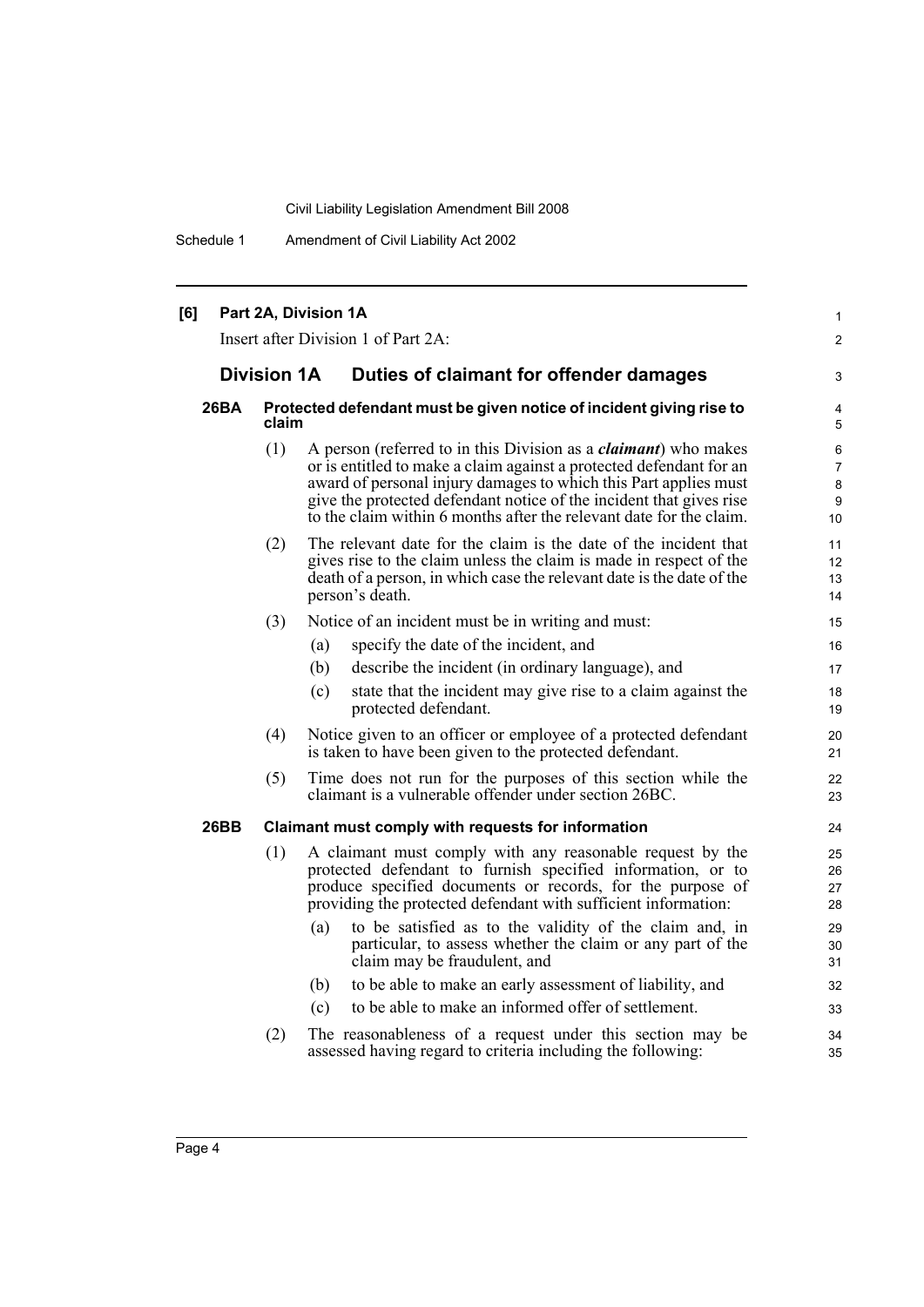Amendment of Civil Liability Act 2002 Schedule 1

- (a) the amount of time the claimant needs to comply with the request,
- (b) whether the information sought is cogent and relevant to a determination of liability or quantum of loss, having regard to the nature of the claim,
- (c) the amount of information that has already been supplied to or is available to the protected defendant to enable liability and quantum of loss to be assessed and an offer of settlement made,
- (d) how onerous it will be for the claimant to comply with the request,
- (e) whether the information is privileged,
- (f) whether the information sought is sufficiently specified,
- (g) the time of the request and whether the claimant will be delayed in commencing proceedings by complying with the request.
- (3) A claimant is not required to comply with a requirement under this section while the claimant is a vulnerable offender under section 26BC.
- (4) The duty under this section applies only until court proceedings are commenced.

### **26BC Vulnerable offenders**

- (1) An offender in custody is considered to be a vulnerable offender for the purposes of this Division if:
	- (a) the offender has a reasonable apprehension that the offender's safety will be put at risk if the offender gives notice as required by section 26BA or complies with a request of the protected defendant under section 26BB, and
	- (b) the offender has (as a result of that reasonable apprehension) applied to be placed in protective custody or transferred to another correctional facility.
- (2) The offender ceases to be a vulnerable offender when any of the following happens:
	- (a) the offender is transferred to another correctional facility or placed in protective custody in response to the offender's application,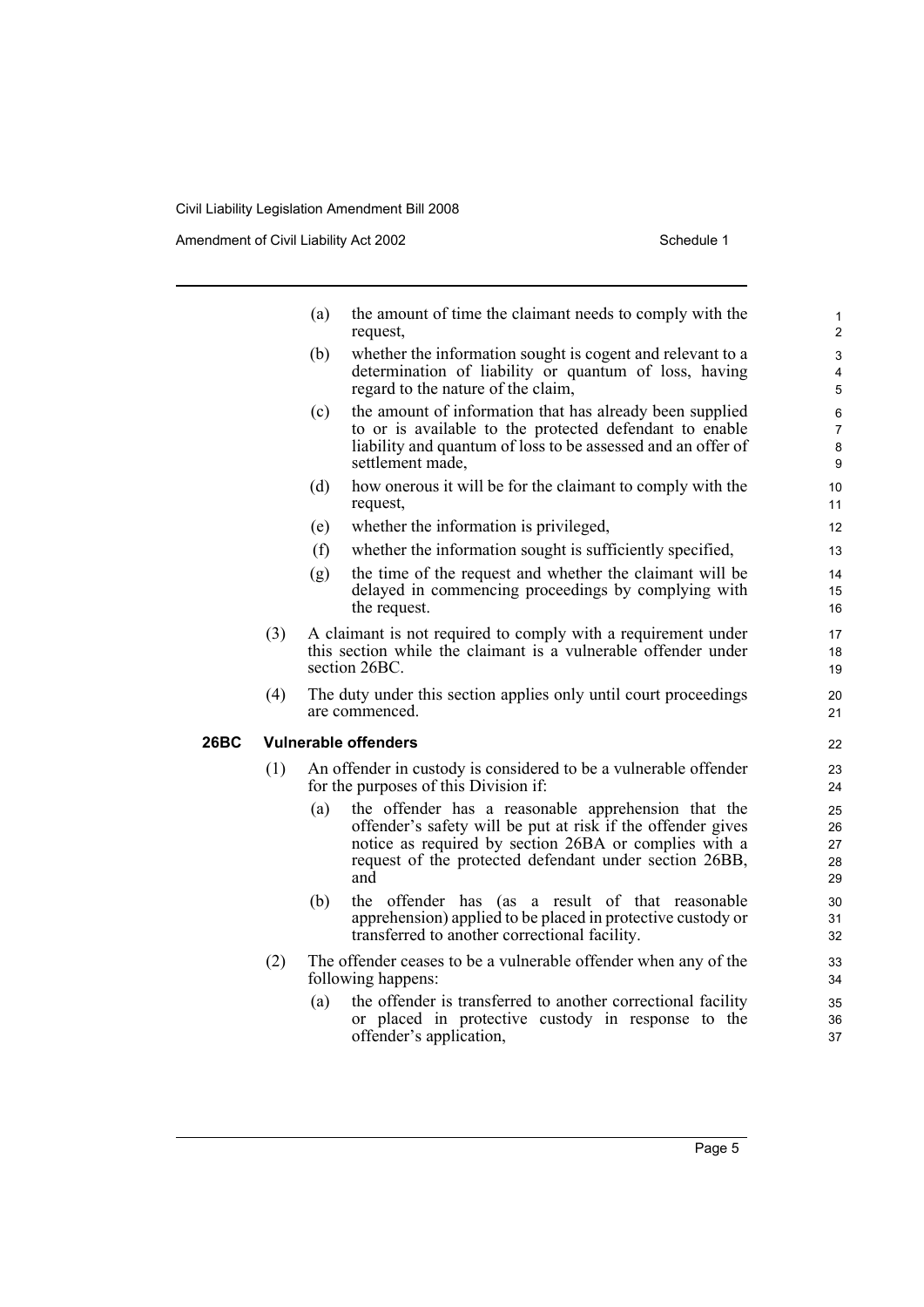| (b) | the offender declines an offer to be transferred to another |
|-----|-------------------------------------------------------------|
|     | correctional facility or be placed in protective custody in |
|     | response to the offender's application,                     |
|     |                                                             |

(c) the offender's application is rejected on the ground that the offender has failed to establish that the application is made on reasonable grounds.

#### **26BD Dismissal of court proceedings for failure to give notice or co-operate on claim**

- (1) A protected defendant against whom court proceedings for an award of damages to which this Part applies are commenced may apply to the court to have the proceedings dismissed on the grounds of a failure to comply with section 26BA or 26BB in connection with the claim concerned.
- (2) An application under this section cannot be made more than 2 months after the statement of claim is served on the protected defendant.
- (3) On an application under this section, the court must dismiss the proceedings unless the court is satisfied that:
	- (a) section 26BA has been complied with in respect of the claim or the claimant has a full and satisfactory explanation for non-compliance with that section and the required notice of the incident was given to the protected defendant within a reasonable period in the circumstances, and
	- (b) the claimant has complied with section 26BB in respect of the claim or has a reasonable excuse for any non-compliance with that section.

#### **[7] Section 26L Offender damages to be held in trust as victim trust fund**

Omit section 26L (1) and (2). Insert instead:

- (1) The protected defendant liable to pay offender damages awarded to an offender is to pay those damages to the Public Trustee to be held in trust for the offender and paid out only as authorised by this Division.
- (2) Offender damages held in trust for an offender under this Division comprise a *victim trust fund* for victims of the offender. The protected defendant liable to pay those damages is *responsible* for the fund.

> 36 37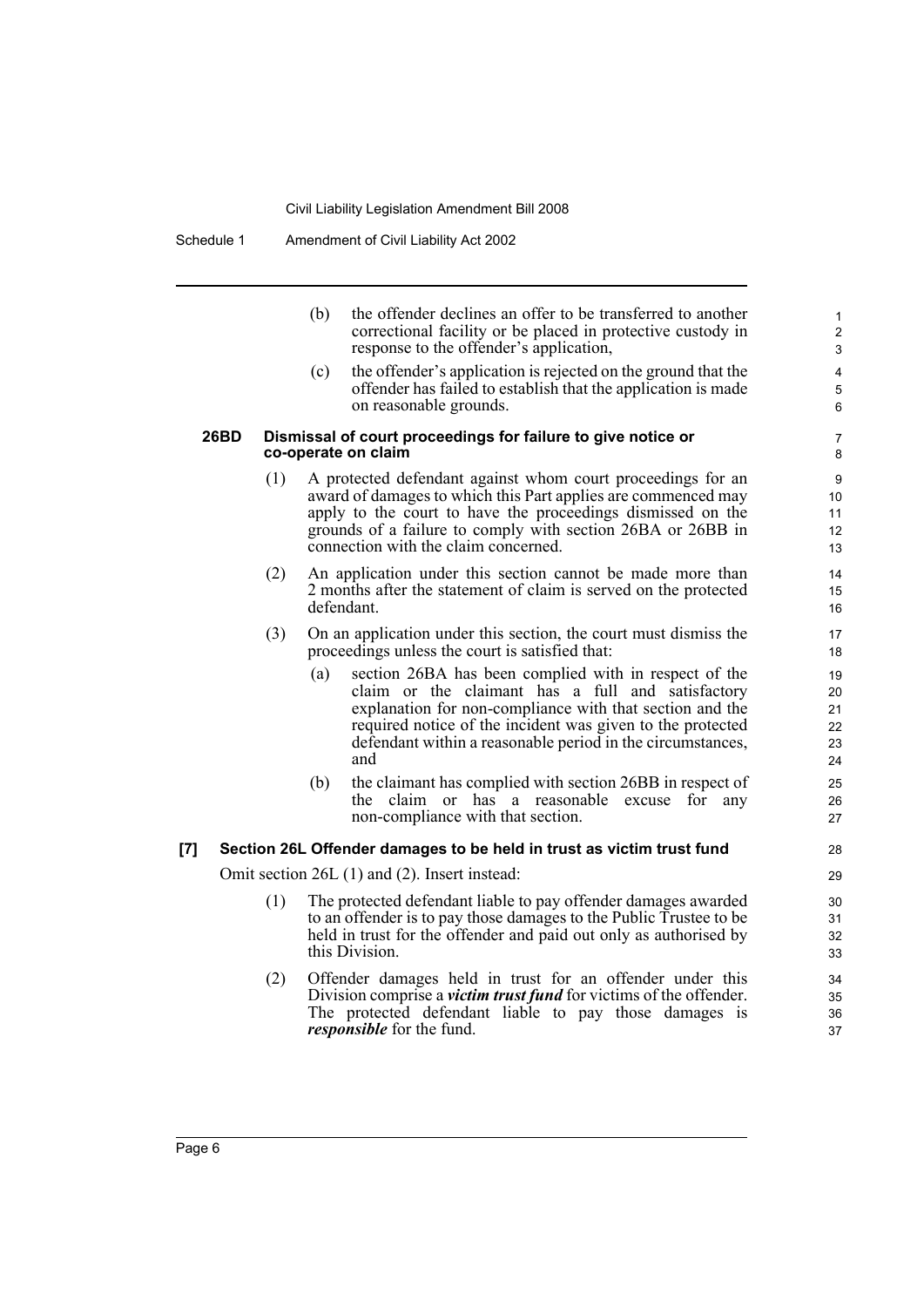| Amendment of Civil Liability Act 2002 | Schedule 1 |
|---------------------------------------|------------|
|---------------------------------------|------------|

| [8]    | Section 26L (6)        |                                                                                                                                                                                                                           |                          |
|--------|------------------------|---------------------------------------------------------------------------------------------------------------------------------------------------------------------------------------------------------------------------|--------------------------|
|        |                        | Insert after section $26L(5)$ :                                                                                                                                                                                           | 2                        |
|        | (6)                    | While offender damages are held in a victim trust fund, the<br>liability of a protected defendant to pay those damages is<br>suspended.                                                                                   | 3<br>$\overline{4}$<br>5 |
| [9]    |                        | Section 26M Victim trust fund available to satisfy eligible victim claims                                                                                                                                                 | 6                        |
|        |                        | Omit "6 months" from section 26M (3). Insert instead "12 months".                                                                                                                                                         | $\overline{7}$           |
| [10]   |                        | Section 26N Notice to persons entitled to make victim claim                                                                                                                                                               | 8                        |
|        | section $26N(1)$ .     | Omit ", within 28 days after the award date for the damages concerned," from                                                                                                                                              | 9<br>10                  |
| $[11]$ | Section 26N (1)        |                                                                                                                                                                                                                           | 11                       |
|        |                        | Omit "official records". Insert instead "information".                                                                                                                                                                    | 12                       |
| $[12]$ | Section 26N (1A)       |                                                                                                                                                                                                                           | 13                       |
|        |                        | Insert after section $26N(1)$ :                                                                                                                                                                                           | 14                       |
|        | (1A)                   | The notice must be sent as far as practicable within 28 days after<br>the award date for the damages concerned (but this subsection<br>does not prevent the notice from being sent more than 28 days<br>after the award). | 15<br>16<br>17<br>18     |
| [13]   | Section 26N (2)        |                                                                                                                                                                                                                           | 19                       |
|        |                        | Omit "shown in official records".                                                                                                                                                                                         | 20                       |
|        |                        | Insert instead "disclosed by any information".                                                                                                                                                                            | 21                       |
| [14]   | <b>Section 26N (5)</b> |                                                                                                                                                                                                                           | 22                       |
|        |                        | Insert after section $26N(4)$ :                                                                                                                                                                                           | 23                       |
|        | (5)                    | The Commissioner of Police is authorised to provide a protected<br>defendant with any information in the Commissioner's<br>possession that the protected defendant may reasonably require<br>for:                         | 24<br>25<br>26<br>27     |
|        |                        | identifying and contacting persons who may have a victim<br>(a)<br>claim against the offender, or                                                                                                                         | 28<br>29                 |
|        |                        | determining whether a person appears to have a victim<br>(b)<br>claim against the offender.                                                                                                                               | 30<br>31                 |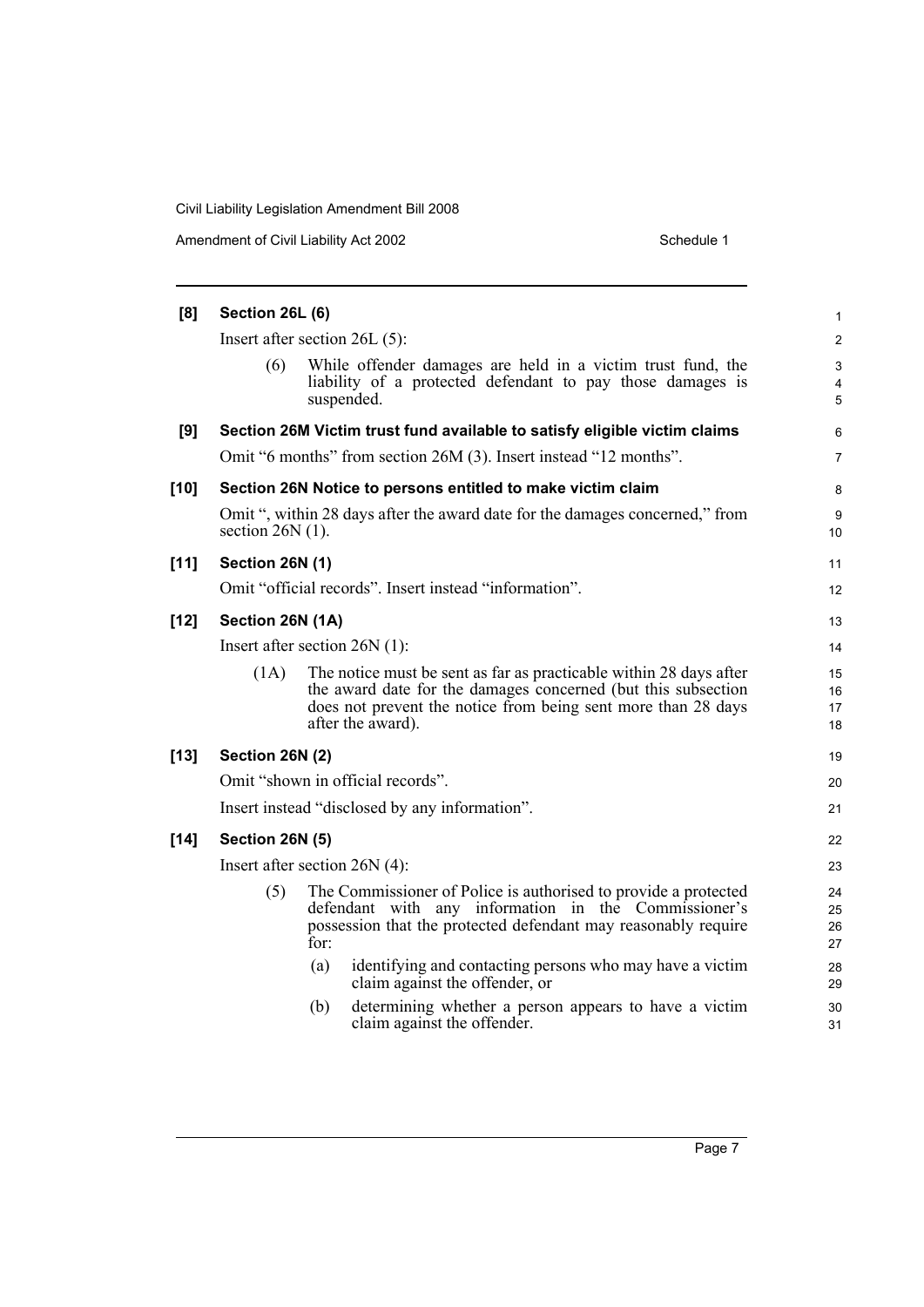Schedule 1 Amendment of Civil Liability Act 2002

| [15] | Section 26Q Orders for payment of damages out of money held in trust<br>for victims of offender |
|------|-------------------------------------------------------------------------------------------------|
|      | $Omit$ contion $26O(5)$ Incort incread.                                                         |

1 2

|        | Omit section 26Q (5). Insert instead: |                                                                                                                                                                                                                                                                                                            |                                         |
|--------|---------------------------------------|------------------------------------------------------------------------------------------------------------------------------------------------------------------------------------------------------------------------------------------------------------------------------------------------------------|-----------------------------------------|
|        | (5)                                   | The payment of an amount out of a victim trust fund in<br>accordance with an order of a court under this section is taken to<br>be a payment made at the direction of the offender and operates<br>as a discharge, to the extent of the payment, of:                                                       | 4<br>$\mathbf 5$<br>6<br>$\overline{7}$ |
|        |                                       | the liability of the protected defendant to pay the amount<br>(a)<br>to the offender concerned as offender damages, and                                                                                                                                                                                    | 8<br>9                                  |
|        |                                       | the obligation of the Public Trustee to hold the amount in<br>(b)<br>trust for the offender concerned.                                                                                                                                                                                                     | 10 <sup>°</sup><br>11                   |
| $[16]$ |                                       | Section 26R Payment to offender of trust fund surplus                                                                                                                                                                                                                                                      | 12 <sup>2</sup>                         |
|        |                                       | Omit section 26R (3). Insert instead:                                                                                                                                                                                                                                                                      | 13                                      |
|        | (3)                                   | If a protected defendant responsible for a victim trust fund<br>determines and certifies to the Public Trustee that there is a<br>surplus in the fund, the Public Trustee must pay the certified<br>surplus to or at the direction of the offender concerned.                                              | 14<br>15<br>16<br>17                    |
| $[17]$ |                                       | <b>Section 26S Functions of the Public Trustee</b>                                                                                                                                                                                                                                                         | 18                                      |
|        | Omit section 26S (1).                 |                                                                                                                                                                                                                                                                                                            | 19                                      |
| $[18]$ | <b>Section 26S (2)</b>                |                                                                                                                                                                                                                                                                                                            | 20                                      |
|        |                                       | Omit "this section". Insert instead "this Division".                                                                                                                                                                                                                                                       | 21                                      |
| [19]   |                                       | Section 26S (3) and (4)                                                                                                                                                                                                                                                                                    | 22                                      |
|        | Omit the subsections.                 |                                                                                                                                                                                                                                                                                                            | 23                                      |
| [20]   |                                       | Section 26S (5) and (6)                                                                                                                                                                                                                                                                                    | 24                                      |
|        |                                       | Omit the subsections. Insert instead:                                                                                                                                                                                                                                                                      | 25                                      |
|        | (5)                                   | The fees and expenses payable to the Public Trustee in<br>connection with the exercise of functions by the Public Trustee<br>under this Division are payable out of the victim trust fund in<br>connection with which those functions are exercised.                                                       | 26<br>27<br>28<br>29                    |
|        | (6)                                   | The certificate of the Public Trustee as to the fees and expenses<br>payable to the Public Trustee in connection with the exercise of<br>functions by the Public Trustee under this Division is sufficient<br>authority for the payment of the relevant amounts out of the<br>victim trust fund concerned. | 30<br>31<br>32<br>33<br>34              |
|        |                                       |                                                                                                                                                                                                                                                                                                            |                                         |

**[18] Section 26S (2)**

 $[19]$ 

[20]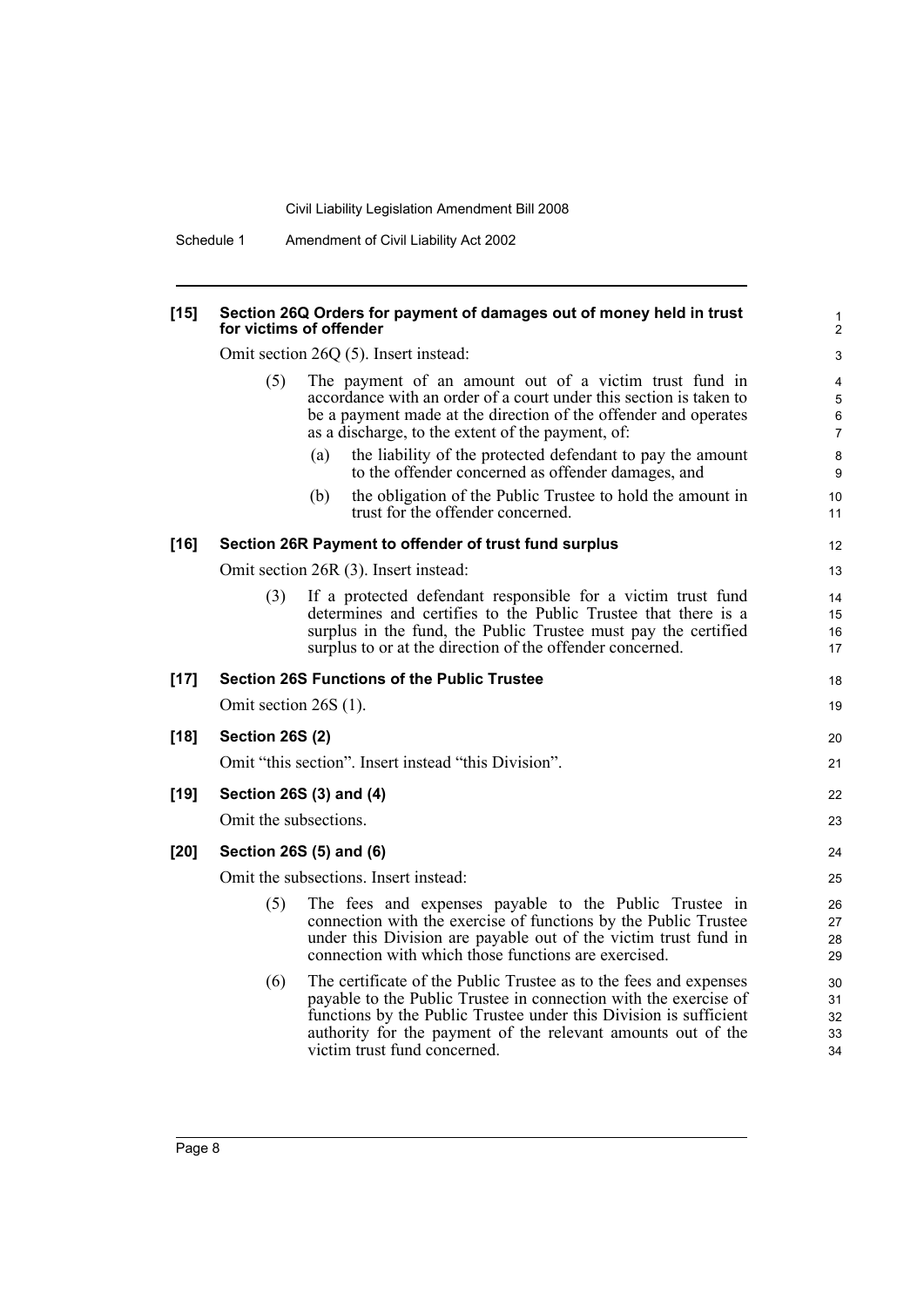| Amendment of Civil Liability Act 2002 | Schedule 1 |
|---------------------------------------|------------|
|---------------------------------------|------------|

| $[21]$ |    |         | <b>Section 26V Protection from liability</b>                                                                                                                                                                                                                                                                                                                         | 1                                |
|--------|----|---------|----------------------------------------------------------------------------------------------------------------------------------------------------------------------------------------------------------------------------------------------------------------------------------------------------------------------------------------------------------------------|----------------------------------|
|        |    |         | Omit "on behalf of a protected defendant" from section 26V (2).                                                                                                                                                                                                                                                                                                      | $\overline{2}$                   |
| $[22]$ |    |         | <b>Schedule 1 Savings and transitional provisions</b>                                                                                                                                                                                                                                                                                                                | 3                                |
|        |    |         | Insert at the end of clause $1(1)$ :                                                                                                                                                                                                                                                                                                                                 | 4                                |
|        |    |         | Civil Liability Legislation Amendment Act 2008                                                                                                                                                                                                                                                                                                                       | 5                                |
| $[23]$ |    |         | Schedule 1, Part 11                                                                                                                                                                                                                                                                                                                                                  | 6                                |
|        |    |         | Insert after Part 10 of Schedule 1:                                                                                                                                                                                                                                                                                                                                  | $\overline{7}$                   |
|        |    | Part 11 | Provisions consequent on enactment of<br><b>Civil Liability Legislation Amendment Act</b><br>2008                                                                                                                                                                                                                                                                    | 8<br>9<br>10                     |
|        | 31 |         | <b>Definition</b>                                                                                                                                                                                                                                                                                                                                                    | 11                               |
|        |    |         | In this Part:                                                                                                                                                                                                                                                                                                                                                        | 12                               |
|        |    |         | <b>2008 amending Act</b> means the Civil Liability Legislation<br>Amendment Act 2008.                                                                                                                                                                                                                                                                                | 13<br>14                         |
|        | 32 |         | Restrictions on damages for gratuitous attendant care services                                                                                                                                                                                                                                                                                                       | 15                               |
|        |    |         | An amendment made to section 15 by the 2008 amending Act<br>extends to civil liability arising, and to proceedings commenced,<br>before the commencement of the amendment but does not apply<br>to any proceedings determined before that commencement.                                                                                                              | 16<br>17<br>18<br>19             |
|        | 33 |         | Indexation of non-economic loss damages                                                                                                                                                                                                                                                                                                                              | 20                               |
|        |    |         | The amendments made by the 2008 amending Act to sections 16<br>and 17 are taken to have had effect on and from the<br>commencement of those sections.                                                                                                                                                                                                                | 21<br>22<br>23                   |
|        | 34 |         | Vicarious liability of protected defendant                                                                                                                                                                                                                                                                                                                           | 24                               |
|        |    |         | The amendment made by the 2008 amending Act to section 26B<br>extends to civil liability arising, and any award of damages in<br>respect of such civil liability made, before the commencement of<br>the amendment, but not so as to affect any final determination of<br>legal proceedings made by a court or tribunal before the<br>commencement of the amendment. | 25<br>26<br>27<br>28<br>29<br>30 |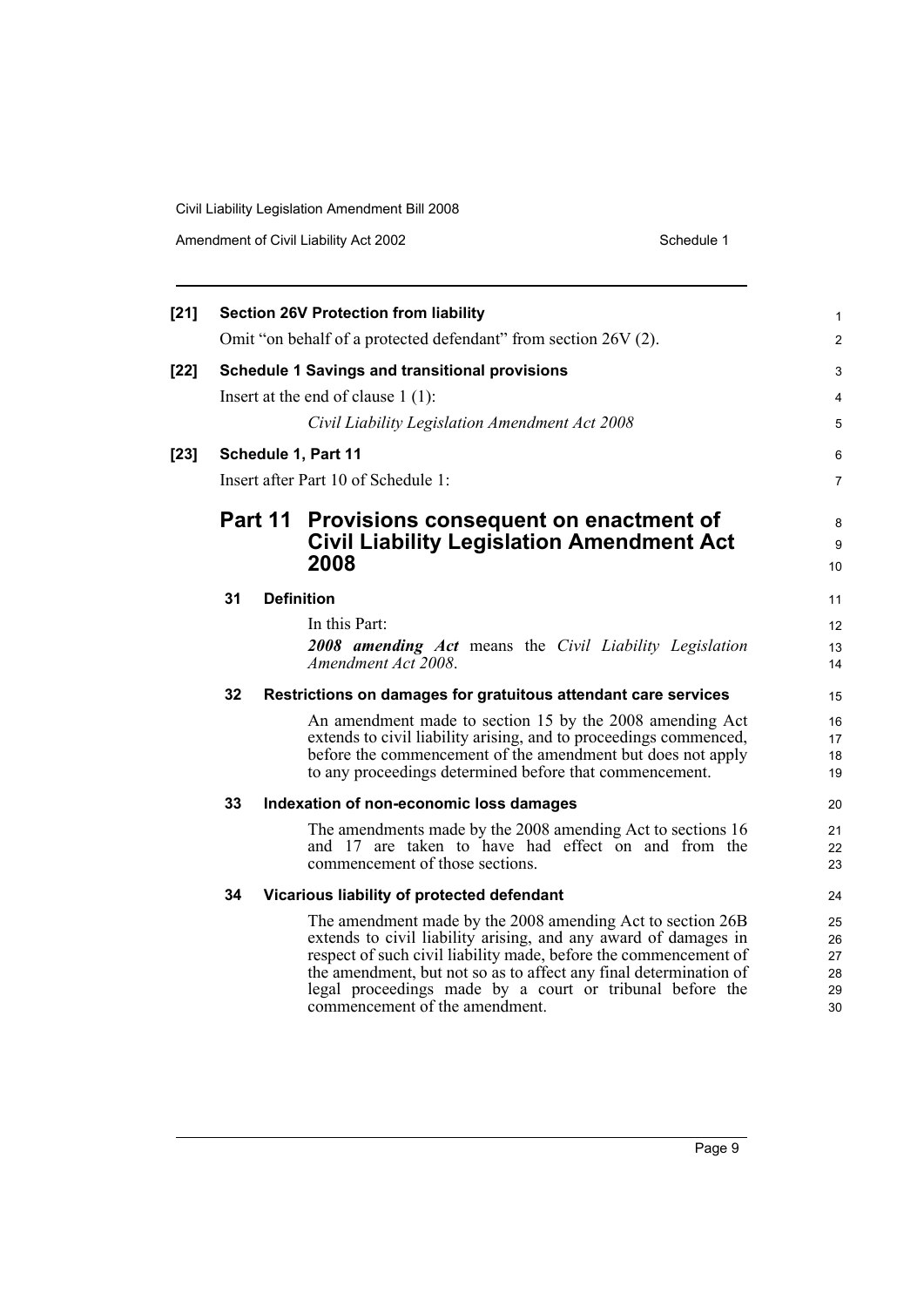Schedule 1 Amendment of Civil Liability Act 2002

#### **35 Duties of claimant for offender damages** Division 1A of Part 2A does not apply in relation to an award of damages if the incident giving rise to the claim occurred before the commencement of that Division. **36 Operation of Part 2A in respect of intentional torts** The amendment made by the 2008 amending Act to section 3B extends to civil liability arising, and any award of damages in respect of such civil liability made, before the commencement of the amendment, but not so as to affect any final determination of legal proceedings made by a court or tribunal before the commencement of the amendment. **37 Eligibility period for victim claims** The amendment made by the 2008 amending Act to section 26M extends to an eligibility period under that section that had commenced to run, but that had not expired, before the commencement of the amendment. **38 Notification of persons entitled to make victim claim** An amendment made by the 2008 amending Act to section 26N extends to a victim claim that arose before the commencement of the amendment. **39 Offender damages held on trust by Public Trustee** (1) An amendment made by the 2008 amending Act to section 26L, 26Q, 26R or 26S extends to a victim claim that arose before the commencement of the amendment. (2) Offender damages held on trust by a protected defendant under section 26L immediately before the commencement of the amendments to that section by the 2008 amending Act are, on and from that commencement, taken to be held on trust under that section by the Public Trustee. 1 2 3 4 5 6 7 8 9  $10$ 11 12 13 14 15 16 17 18 19 20 21 22 23 24 25 26 27 28 29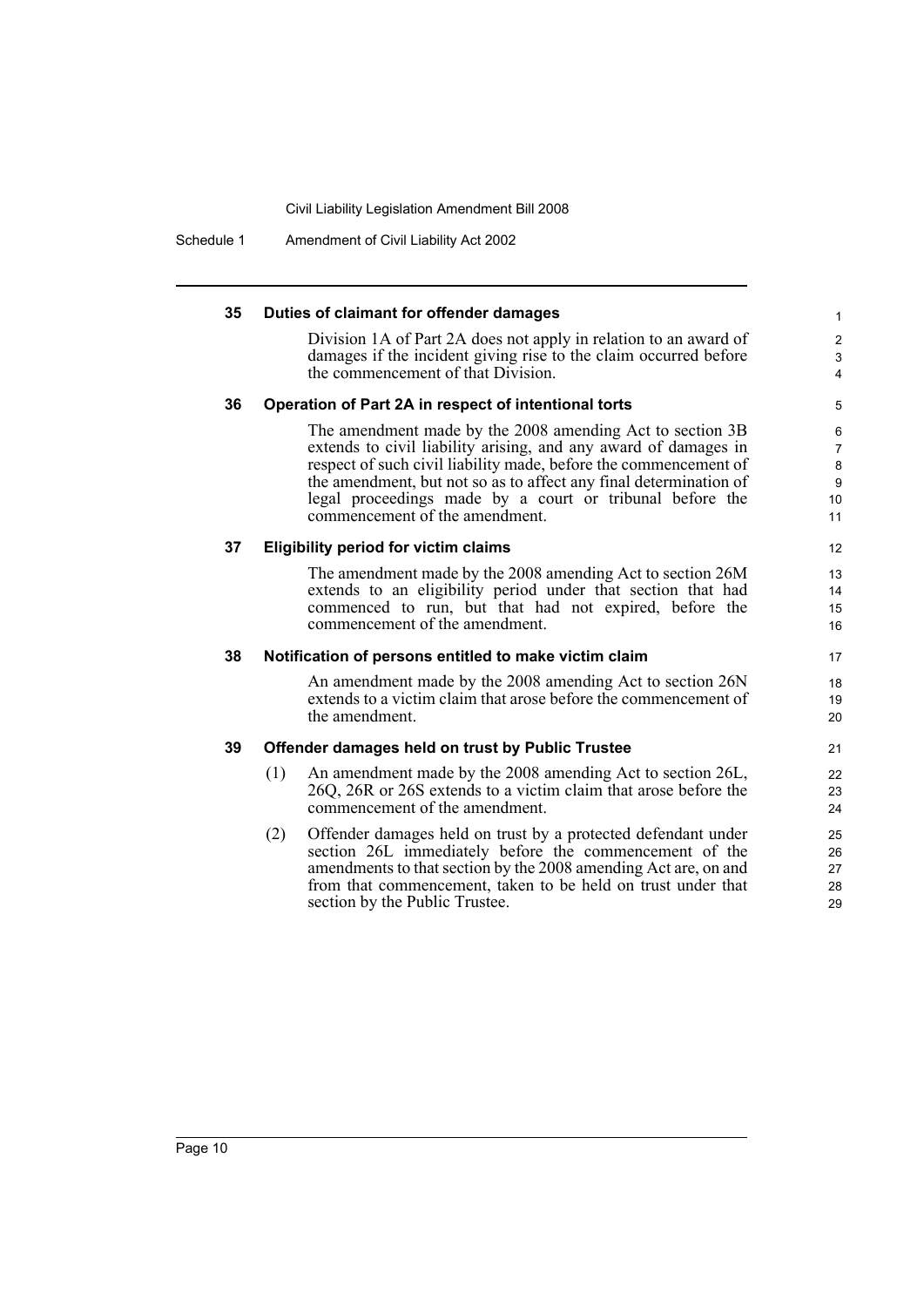Amendment of other Acts Schedule 2

<span id="page-18-0"></span>

|       | <b>Schedule 2</b>   | <b>Amendment of other Acts</b>                                                                                                                                                                                                                                                         | $\mathbf{1}$               |
|-------|---------------------|----------------------------------------------------------------------------------------------------------------------------------------------------------------------------------------------------------------------------------------------------------------------------------------|----------------------------|
|       |                     | (Section 4)                                                                                                                                                                                                                                                                            | $\overline{2}$             |
| 2.1   |                     | <b>Motor Accidents Act 1988 No 102</b>                                                                                                                                                                                                                                                 | 3                          |
| [1]   | care services       | Section 72 Maximum amount of damages for provision of certain home                                                                                                                                                                                                                     | 4<br>5                     |
|       |                     | Omit section 72 (2). Insert instead:                                                                                                                                                                                                                                                   | 6                          |
|       | (2)                 | Further, no compensation is to be awarded unless the services are<br>provided (or to be provided):                                                                                                                                                                                     | $\overline{7}$<br>8        |
|       |                     | for at least 6 hours per week, and<br>(a)                                                                                                                                                                                                                                              | 9                          |
|       |                     | for a period of at least 6 consecutive months.<br>(b)                                                                                                                                                                                                                                  | 10                         |
| [2]   |                     | Schedule 4 Savings, transitional and other provisions                                                                                                                                                                                                                                  | 11                         |
|       |                     | Insert at the end of clause $1(1)$ :                                                                                                                                                                                                                                                   | 12                         |
|       |                     | Civil Liability Legislation Amendment Act 2008                                                                                                                                                                                                                                         | 13                         |
| $[3]$ | Schedule 4, Part 13 |                                                                                                                                                                                                                                                                                        | 14                         |
|       |                     | Insert after Part 12 of Schedule 4:                                                                                                                                                                                                                                                    | 15                         |
|       |                     | Part 13 Provision arising from the enactment of the<br><b>Civil Liability Legislation Amendment Act</b><br>2008                                                                                                                                                                        | 16<br>17<br>18             |
|       | 36                  | Restrictions on compensation for home care services                                                                                                                                                                                                                                    | 19                         |
|       |                     | An amendment made to this Act by the Civil Liability Legislation<br><i>Amendment Act 2008</i> extends to liability arising, and to<br>proceedings commenced, before the commencement of the<br>amendment but does not apply to any proceedings determined<br>before that commencement. | 20<br>21<br>22<br>23<br>24 |
| 2.2   |                     | <b>Motor Accidents Compensation Act 1999 No 41</b>                                                                                                                                                                                                                                     | 25                         |
| [1]   |                     | Section 128 Damages for economic loss-maximum amount for<br>provision of certain attendant care services                                                                                                                                                                               | 26<br>27                   |
|       |                     | Omit section 128 (3). Insert instead:                                                                                                                                                                                                                                                  | 28                         |
|       | (3)                 | Further, no compensation is to be awarded unless the services are<br>provided (or to be provided):                                                                                                                                                                                     | 29<br>30                   |
|       |                     | for at least 6 hours per week, and<br>(a)                                                                                                                                                                                                                                              | 31                         |